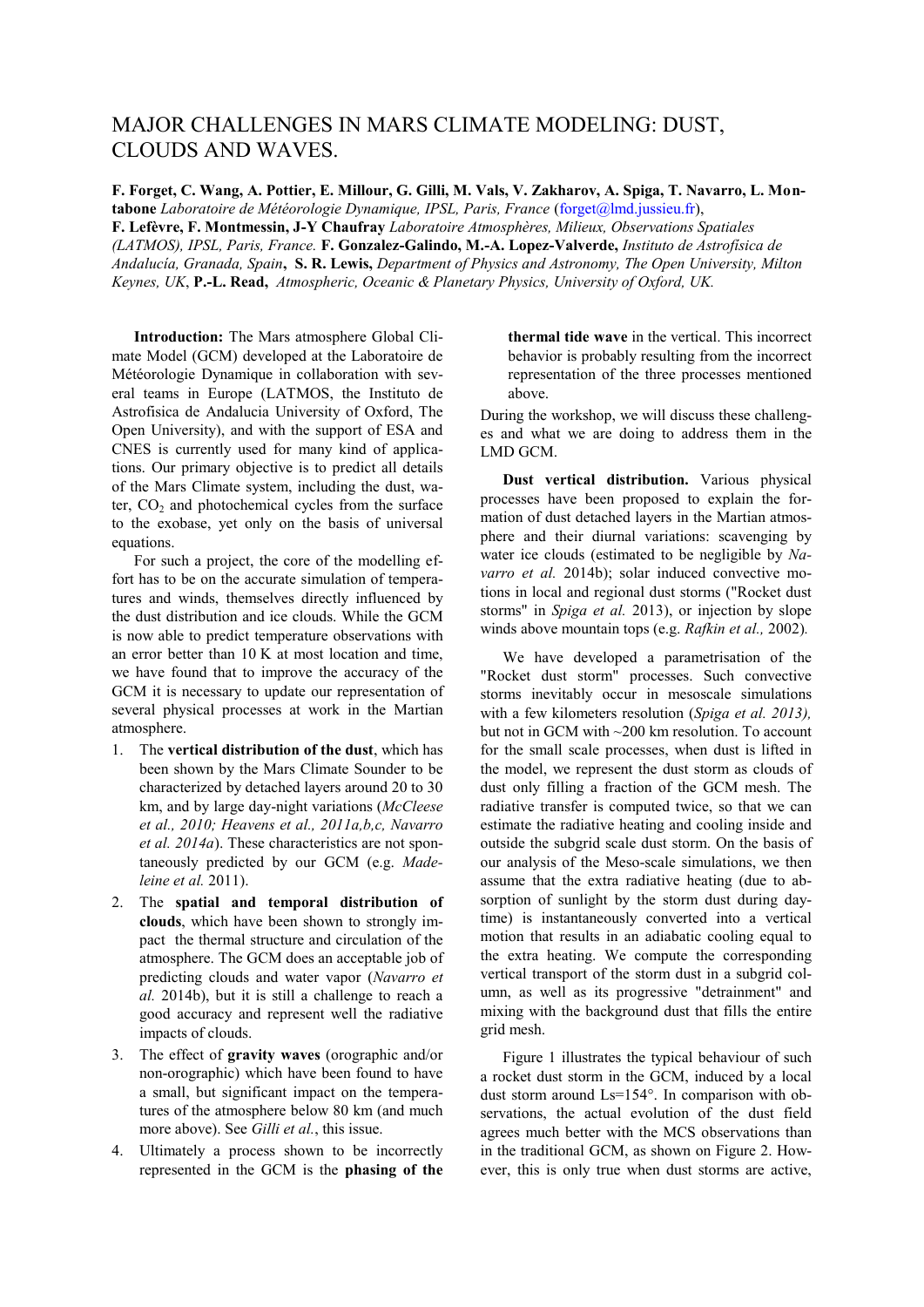i.e. during the dusty seasons. During the clear season, when dust lifting in storms is negligible, we found that detached dust layers cannot be maintained in the GCM simulations, whereas they are osbserved in reality.



**Figure 1**. An exemple of simulated rocket dust storm. Cross-sections of the dust visible density-scaled opacity (DSO) at lat=56.25°N at various local times. Season is late northern summer (Ls = 153.8-154.4°). From *Wang et al.* (in preparation for JGR, 2017)

To improve the modeling of the clear seasons, we are including a second parametrisation designed to represent another sub-grid scale process: the injection of the near-surface atmospheric dust into the atmosphere at 20-30 km by the thermal circulation above mountain tops as in *Rafkin et al.* (2002). Our scheme includes a map of the summit tops and their scales in each GCM mesh, and an estimation of the daytime upward wind profile above these tops calculated on the basis of atmospheric physic principles. As in the rocket dust storm parametrisation described above, dust vertical transport is performed in a subgrid-scale column in which the radiative heating is calculated separately, so that the "rocket dust storm" convective effect can play a role in the dust injection to high altitude during daytime. Preliminary simulations yield promising results, with the formation of detached dust layer at the right seasons (Figure 3). However more work is required to tune the scheme and match the observations all year long.

**Accounting for subgrid-scale clouds.** In 2010- 2014, several key improvements were included in our representation of water ice clouds to account for their radiative effects (*Madeleine et al.* 2012) and better calculate their microphysics (*Navarro et al.*, 2014b). These developments allowed to better account for the influence of clouds on the temperature and control their formation. However, the GCM remained highly sensitive to poorly known parameters, and was not able to quantitatively simulate the water vapor and cloud content (polar hood) in the polar regions simultaneously with the right water vapor and cloud content (aphelion belt) in the equatorial region (*Navarro et al.*, 2014b). To further improve our representation of the Martian cloudiness, we now include an effect which is of key importance in Earth GCMs, and usually neglected in Martian models: the fact that clouds can be much smaller than a GCM grid mesh, so that they usually only form and cover a fraction of the meshes. For this purpose, we assume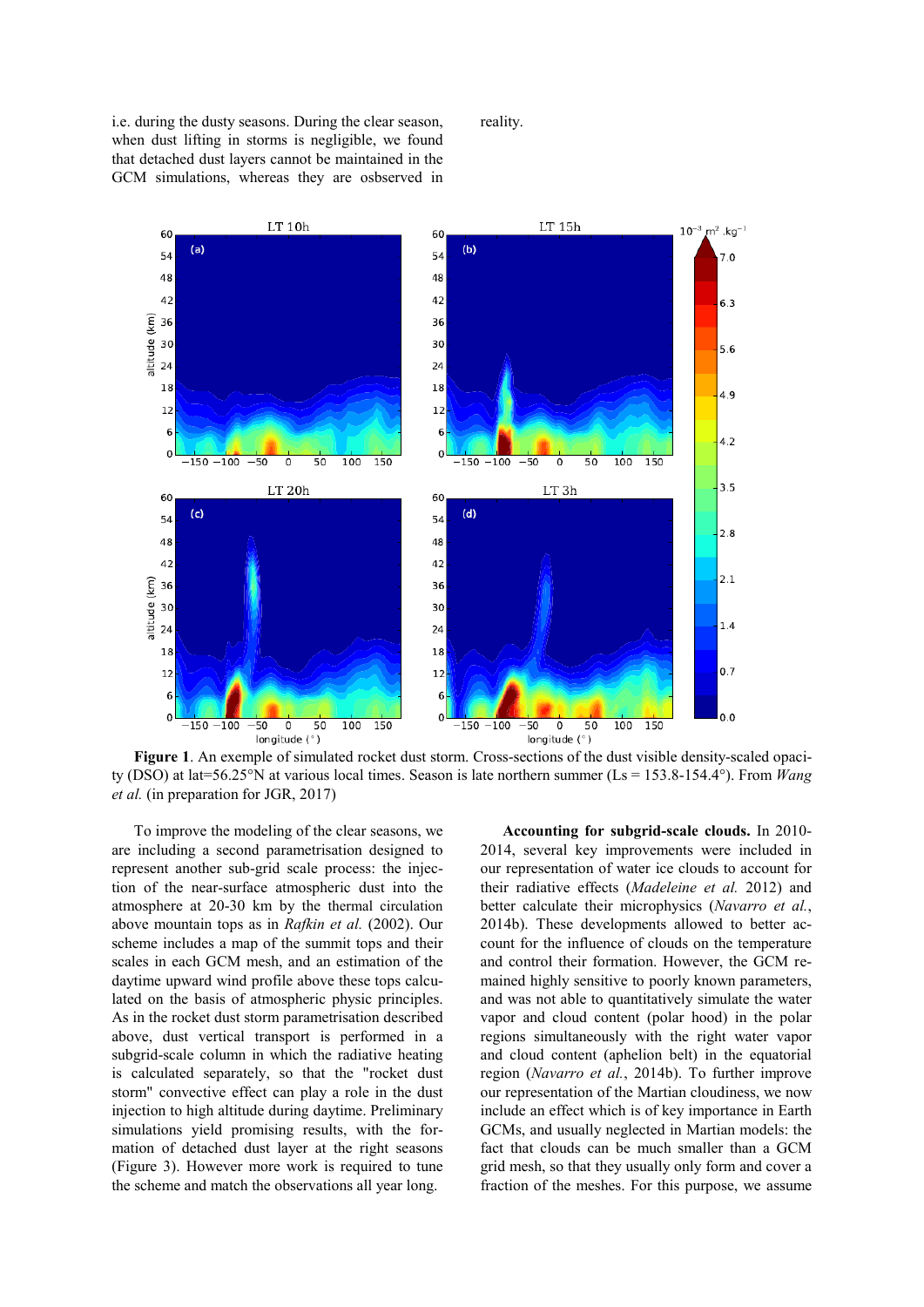that within a grid mesh, the atmospheric temperature exhibits subgrid-scale variations of the order of a few Kelvins (this "ΔT" is the key parameter of the parametrisation). Therefore, at a given timestep it often happens that only a fraction of the mesh undergoes water vapor saturation and condensation. In practice we assume that cloud formation only occurs in this fraction of the mesh. We use the mean temperature in this fraction to compute the cloud microphysics (ice nucleation and growth), and separately compute the radiative transfer in the fraction of the mesh occupied by the clouds and in the rest of the mesh ("clear-sky" fraction). Preliminary results indicate that the behaviour of the GCM is improved when using this simulations, notably because the clouds induce less destabilizing threshold effects when they form. Furthermore, we find that this scheme yield to a better representation of the seasonal water vapor and cloud cycle, as illustrated in Figure 4.



**Figure 2.** The nighttime Dust Scale Opacity (DSO) from the MCS observation (*McCleese et al*. 2010) on Martian year 29 (a, b), simulations by our traditional GCM (c, d) and by the GCM with the rocket dust storm parameterization (e, f). All data are binned in Ls (every 5°). In the left column, dust DSO averaged over latitude from 10°S to 10°N and all longitudes are plotted. In the right column, zonal mean of dust DSO from  $\text{Ls} = 145^\circ$  to 150° are displayed.

**The effect of gravity waves.** Further discrepancies between the GCM and the MCS observations have been revealed, notably when performing data assimilation (see *Navarro et al.*, this issue). We are including a new parametrisation of the nonorographic gravity waves on the circulation which is found to significantly improve the model-observation agreement. This is discussed in details in *Gilli et al.* (This issue)



**Figure 3**. **Top:** Equatorial nighttime Dust Scale Opacity (DSO) observed by MCS (*McCleese et al*. 2010) on Martian year 29. **Middle** simulations by our traditional GCM **Bottom**. GCM simulation including the upward transport of near-surface atmospheric dust by the thermal circulation above mountain top (*Wang et al.*, in preparation).